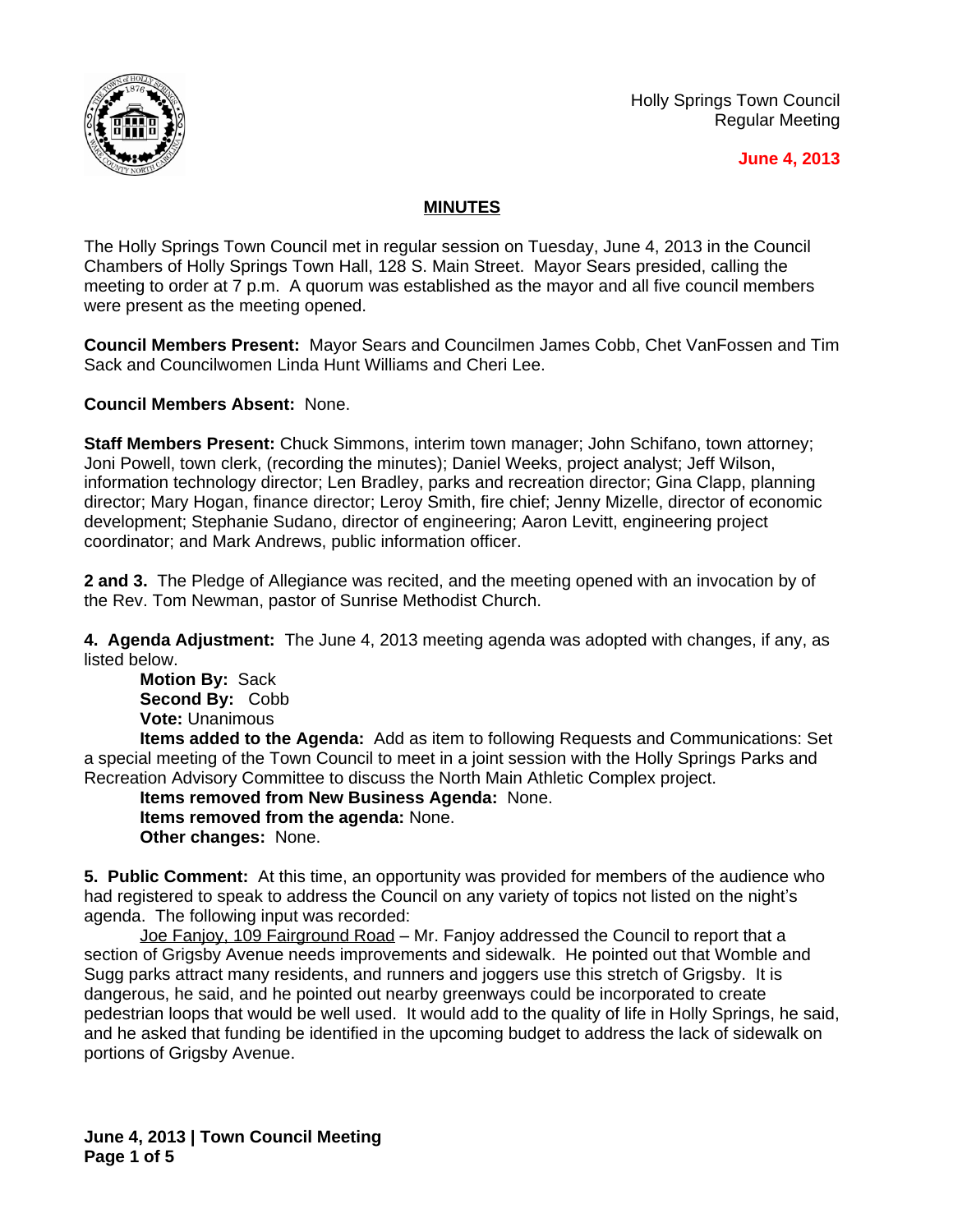Carrie Lee, 4002 Clyde Drive – Ms. Lee addressed the Council regarding bad conditions on Clyde Drive, a private road. She asked the Council what residents could do to either have the Town assume the road and maintenance of Clyde Drive.

**6a. Ride To Work Proclamation –** Mayor Sears presented a proclamation declaring June 17 as Motorcycle and Scooter Ride to Work Day.

**Action:** None.

**7a. Fiber Optic Network Report –** Mr. Wilson said staff in conjunction with Columbia Technologies Corporation, Inc. (CTC) has completed a business case and return on investment analysis of the Town's installing and operating its own fiber optic network. The business case represents the benefits of this option over using leased network capacity from the Town's current provider.

Mr. Wilson said the business case was completed over two days of onsite meetings, numerous remote meetings, data gathering and stakeholder meetings. The network design reflects a very efficient redundant network and also maintains strategic routes for economic development and additional private provider investment in the community.

It is proposed to divide the project into three phases.

**Phase 1:** Detail network engineering and design – Determines exact routes based on field work, and best practices. Also, provides engineering specifications that allow the Town to RFP the construction and materials.

**Phase 2:** Financing, Materials Acquisition, and Construction – Obtain financing for the network with payoff based on final ROI, acquire materials, and construct network. Network construction is planned to be divided between Public Works and private contractors.

**Phase 3:** Network tuning and partnership development – Complete network tuning for internal utilization, and market dark fiber and routes for possible dark fiber leasing to private providers.

The overall project timeline depends on numerous factors, Mr. Wilson said. The first is the availability of engineering resources to field design the network, the second will depend on approval of finalization by Council on financing the network, and third will be the lead time for material availability. The IT Department will immediately move forward on construction of routes upon financing and materials availability due to the urgency of needing network upgrades, he added.

Mr. Wilson introduced Joanne Hovis, president of CTC, who reported to the Town Council her company's analysis of Holly Springs. In summary, Ms. Hovis said even a conservative analysis was strong for the Town of Holly Springs.

A fiber optic network that would provide lightning-fast 10 gigabyte per second (Gbps) capability would be a good investment for the Town:

- The town will meet its own needs with the infrastructure that connects facilities, but there would be additional benefits with the infrastructure in place;
- The digital roads provided would serve the business community, schools, libraries and hospitals and provide connection points to link with MCNC, which in turn provides links to state- and nation-wide higher broadband speeds;
- By building the infrastructure, the private sector could benefit because a third party could lease from the town and then offer it to the public;

Network costs range from \$1.86 million to \$2.1 million for connecting all Town facilities and a connection to MCNC, including secondary Town sites; schools and a southern extranet connection to Fuquay-Varina.

Priority projects would be connecting Town facilities with a phase subtotal cost of between \$1.3 million and \$1.5 million.

**June 4, 2013 | Town Council Meeting Page 2 of 5**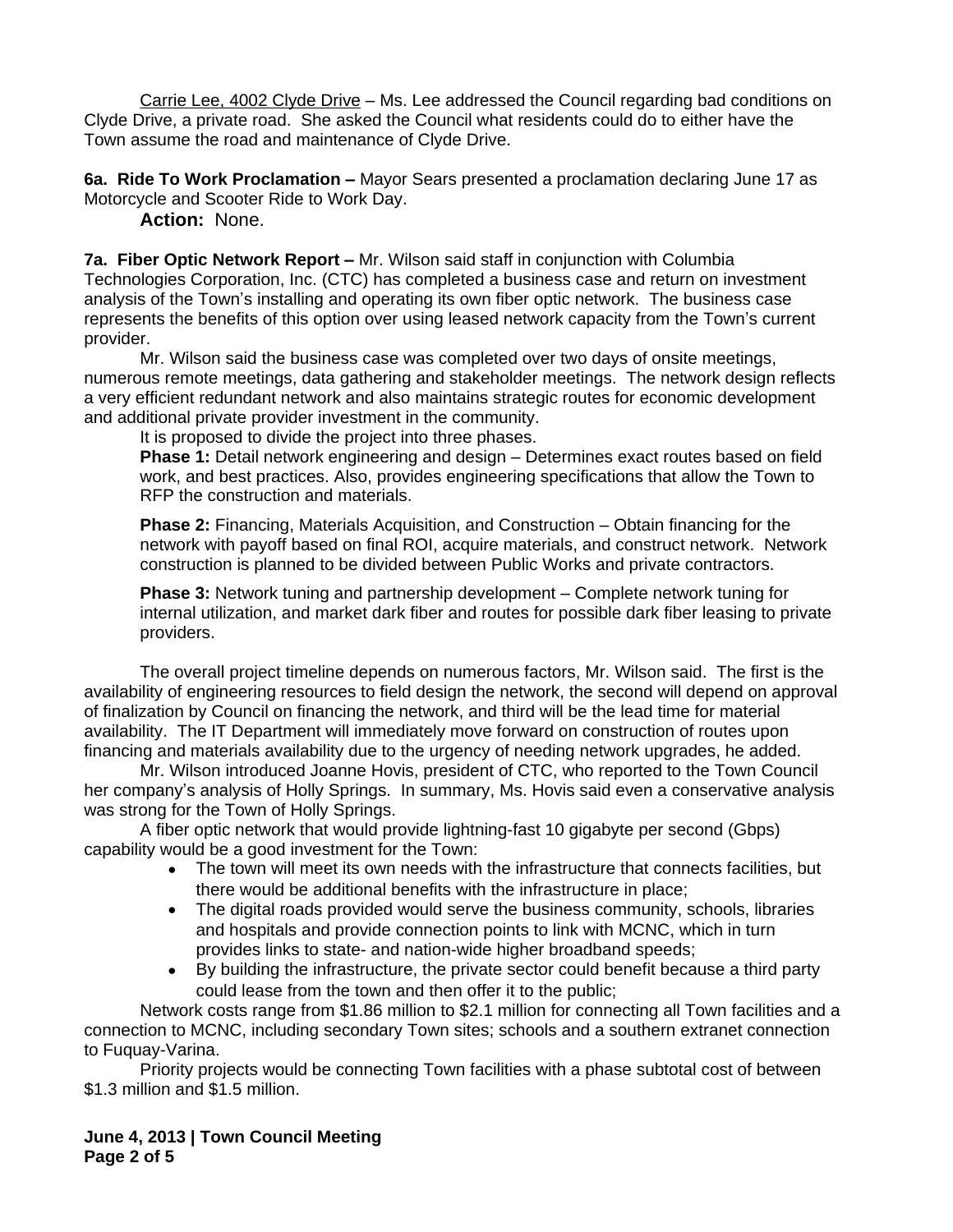The high-end estimate of \$1.5 million over 13 years compares to using the Town's existing provider over the same period. In Year 13, the leasing cost will continue to exist, but the fiber optic network would level off (while providing a much higher level of service.)

Even if the Town does not take advantage of the third-party leaser, the Town will realize a return on investment in less than 13 years, using no more than what existing annual payments to the current provider cost, but the bandwidth will be hugely magnified. This will enable the Town to function more efficiently and provide wireless benefits in public spaces for residents.

**Direction:** The Council provided direction to move forward with project engineering and design of Phase 1 of the Holly Springs fiber optic network.

**Motion By:** Sack **Second By:** Williams **Vote:** Unanimous

At this time, the Council discussed setting a special meeting as a joint workshop with the Holly Springs Parks and Recreation Advisory Committee on the topic of the North Main Athletic Complex.

**Action:** The Council approved a motion to set a special meeting to meet in a joint session with the Holly Springs Parks and Recreation Advisory Committee at 7 p.m. Thursday, June 13, 2013 in Holly Rooms A and B in the Holly Springs Cultural Center to discuss the North Main Athletic Complex project.

**Motion By:** Sack **Second By:** Williams **Vote:** Unanimous

**8a. Consent Agenda:** The Council approved a motion to approve all items on the Consent Agenda. The motion carried following a motion by Councilman Sack, a second by Councilman Cobb and a unanimous vote. The following actions were affected:

8a. Minutes – The Council approved minutes of the Council's regular meeting held May 21 and its budget workshop held May 23, 2013.

8b. Fire Protection Mutual Aid Agreement - The Council entered into a mutual aid agreement with the Town of Apex for fire protection.

8c. Budget Amendment, \$105,600 - The Council adopted an amendment to the FY 2012-2013 budget in the amount of \$105,600 for the purchase of right of way and easements for the West Holly Springs Road sidewalk project. *A copy of the budget amendment is attached to these minutes.*

**9a. Wake Futball Club Agreement**– Mr. Bradley said that this is a proposal to enter into a partnership with a local non-profit athletic association, Wake Futball Club, for long-term use of the synthetic turf fields at the North Main Athletic Complex. Doing so would provide a revenue stream (\$84,000 per year) and would provide for consistent and responsible use of the fields, he said.

A memorandum of understanding sets forth the terms in which a license agreement would be drafted in the future, which would allow exclusive use by the non-profit for 5 to 9 p.m. Monday through Friday and 9 a.m. to 5 p.m. Saturday and Sunday. In addition to paying the license fee, WFC is agreeing to provide the following, which staff believes would be a benefit to the Town or its residents:

1) hold no less than four soccer tournaments per year, which ostensibly would bring in revenue from outside the area into the town;

2) locate the NC/SC headquarters for US Club Soccer in Holly Springs; and

3) provide four each annual of player and coach clinics in which the town can charge a fee and/or provide free to town Parks and Recreation participants.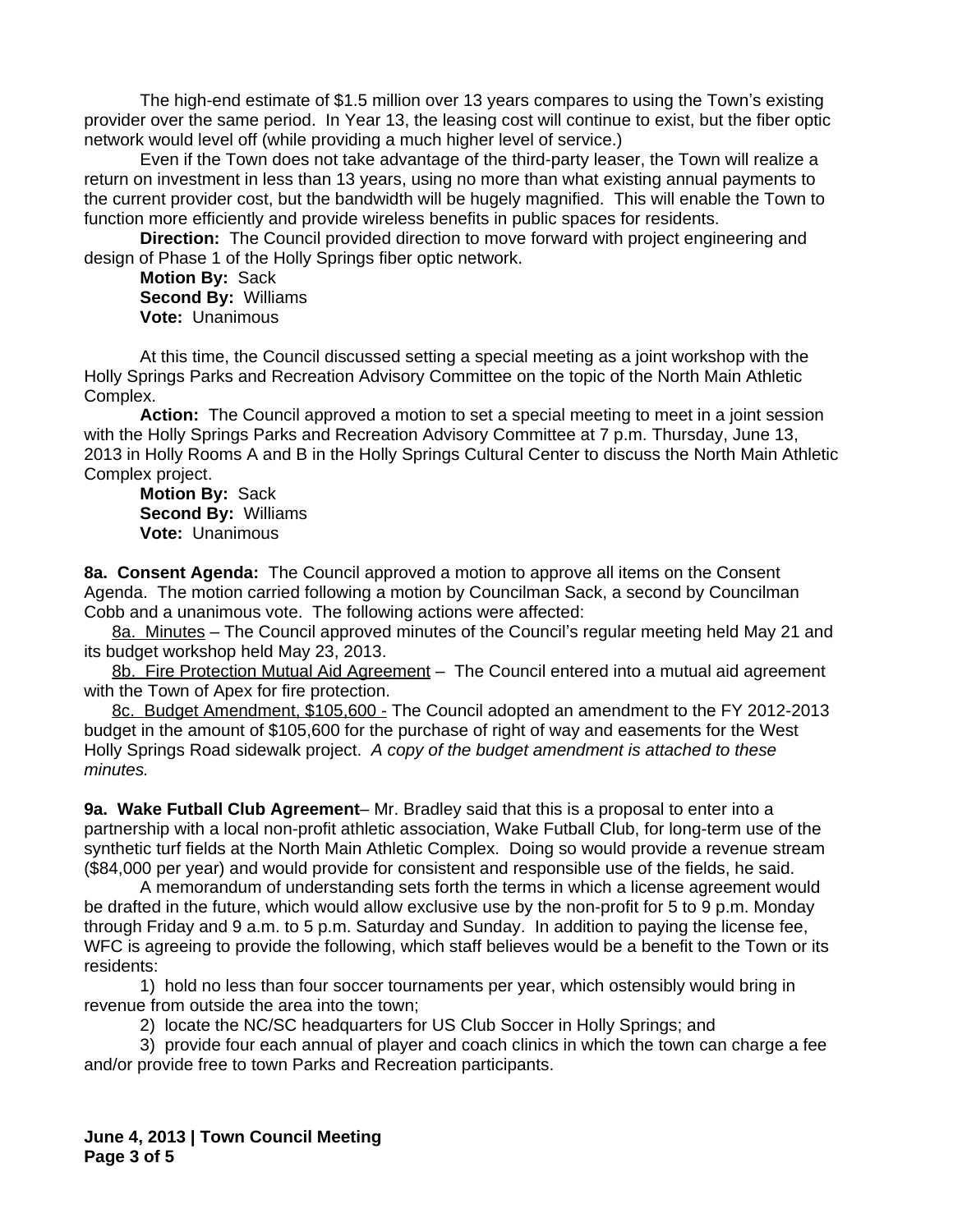**Action:** The Council approved a motion to enter a memorandum of understanding with Wake Futball Club, a local non-profit athletic association, for the use of fields at the North Main Athletic Complex, subject to changes recommended by the town attorney.

**Motion By:** Sack **Second by:** Cobb **Vote:** Unanimous.

**9b. West Holly Springs Road Sidewalk Project** – Mr. Levitt said the construction drawings and contracts were issued to three contractors for the West Holly Springs Road sidewalk project through the Town's informal bid process. Bids were due back May 28. A bid tabulation and recommendation of award were provided at the council meeting, showing that the low bidder was Narron Construction.

The legal department is continuing efforts to acquire property. Construction is expected to begin late June or early July and be completed by late October or early November. The sidewalk will be constructed along West Holly Springs Road from Main Street to G.B. Alford Highway.

**Action:** The Council approved a motion to adopt a project budget amendment in the amount of \$340,000 and to award bid for construction of the West Holly Springs Road sidewalk to Narron Construction.

**Motion By:** VanFossen **Second by:** Cobb **Vote:** Unanimous. *A copy of the budget amendment is attached to these minutes.*

**9c. West Holly Springs Road Sidewalk Project** – Mr. Levitt said the West Holly Springs sidewalk construction drawings have been completed, and construction is about to begin. The legal department also is continuing efforts to get the required property acquired. There are several locations along the project corridor where the proposed sidewalk is in conflict with existing Century Link utilities.

Mr. Levitt said we avoided these conflicts wherever possible while still considering safety the priority. There are several locations where avoidance was not feasible, and we need to contract with Century Link to relocate their facilities, he said.

**Action:** The Council approved a motion to adopt a budget amendment and enter into a utility relocation contract with Century Link in the amount of \$15,000, including contingency.

**Motion By:** Williams **Second by:** Cobb **Vote:** Unanimous. *A copy of the budget amendment is attached to these minutes.*

**9d. Holly Springs Business Park Access Point Project** – Ms. Sudano said the Town has received notification that the Senate and House have appropriated \$200,000 each in funding toward the Old Holly Springs Road / Apex Road Extension project, which will provide a new full access into the Holly Springs Business Park. This \$400,000 award is the result of continued efforts by both former town manager Carl Dean and Mayor Sears over the past six months or so. We were notified Thursday that the Town will receive \$400,000, which will be administered through the North Carolina Department of Transportation (NCDOT) for this project, Ms. Sudano said.

The preliminary project budget totals \$900,000.

NCDOT needs confirmation from the Town committing to funding the rest of the project. Resolution 13-23 includes text that specifies the Town's ability and intention to fund the remaining \$500,000 for the project. Staff recommends that this funding come from street reserves.

With funding in place, the project could commence.

**June 4, 2013 | Town Council Meeting Page 4 of 5**